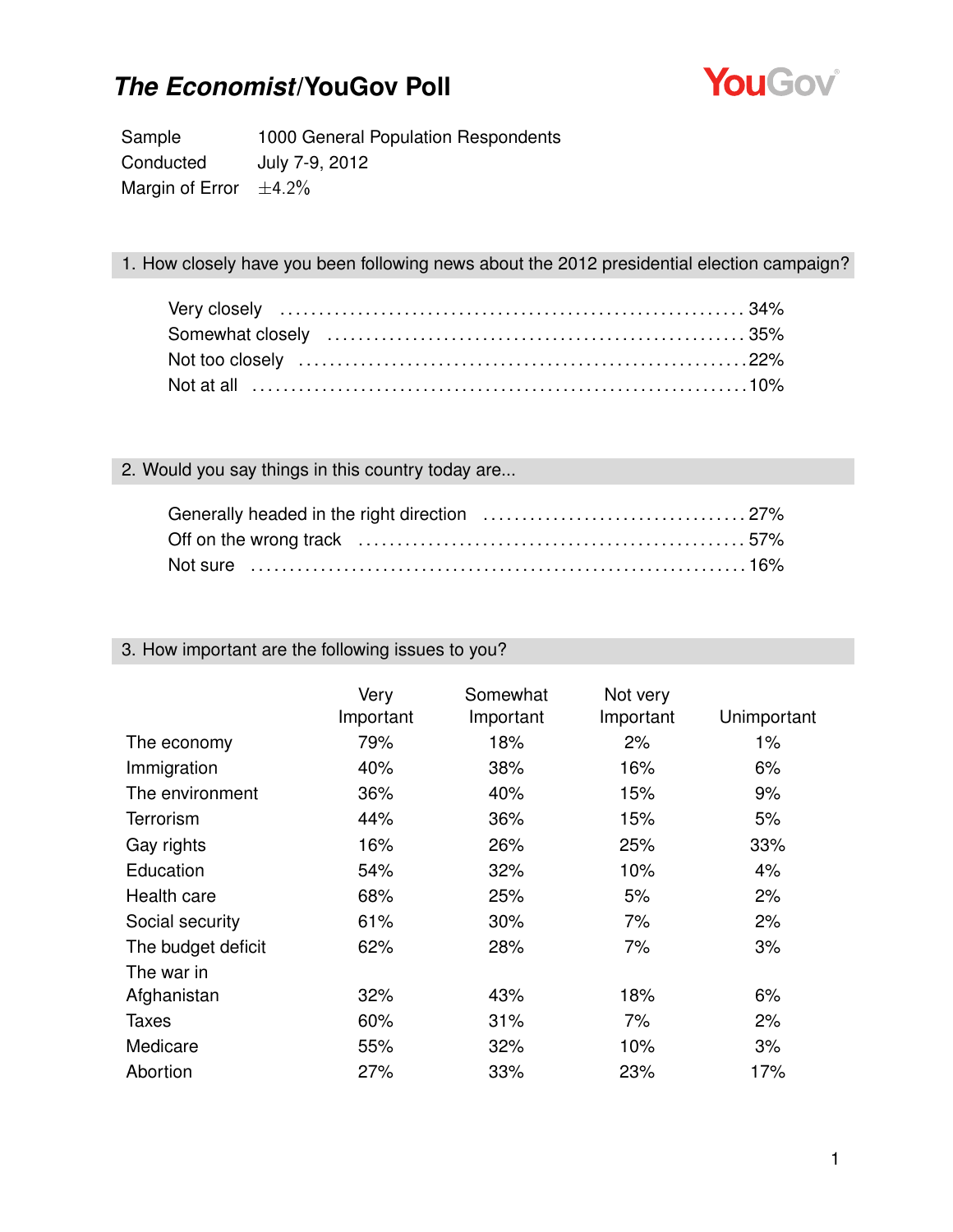

4. Which of these is the **most** important issue for you?

| The budget deficit (and according to the budget deficit (and according to the budget deficit (and according to the budget of $9\%$ |  |
|------------------------------------------------------------------------------------------------------------------------------------|--|
|                                                                                                                                    |  |
|                                                                                                                                    |  |
|                                                                                                                                    |  |
|                                                                                                                                    |  |

5. How much is each of the following people or groups to blame for the poor economic conditions of the past few years?

|                                                                  | A great |       | A<br>moderate |          |            |
|------------------------------------------------------------------|---------|-------|---------------|----------|------------|
|                                                                  | deal    | A lot | amount        | A little | Not at all |
| <b>President Obama</b>                                           | 33%     | 12%   | 21%           | 15%      | 19%        |
| <b>President Bush</b>                                            | 35%     | 16%   | 23%           | 19%      | 7%         |
| Democrats in the<br>U.S. Congress<br>Republicans in the          | 31%     | 17%   | 30%           | 15%      | 7%         |
| U.S. Congress                                                    | 35%     | 18%   | 27%           | 14%      | 6%         |
| <b>Wall Street bankers</b><br>Consumers who<br>borrowed too much | 44%     | 21%   | 20%           | 11%      | 4%         |
| money                                                            | 24%     | 25%   | 31%           | 15%      | 5%         |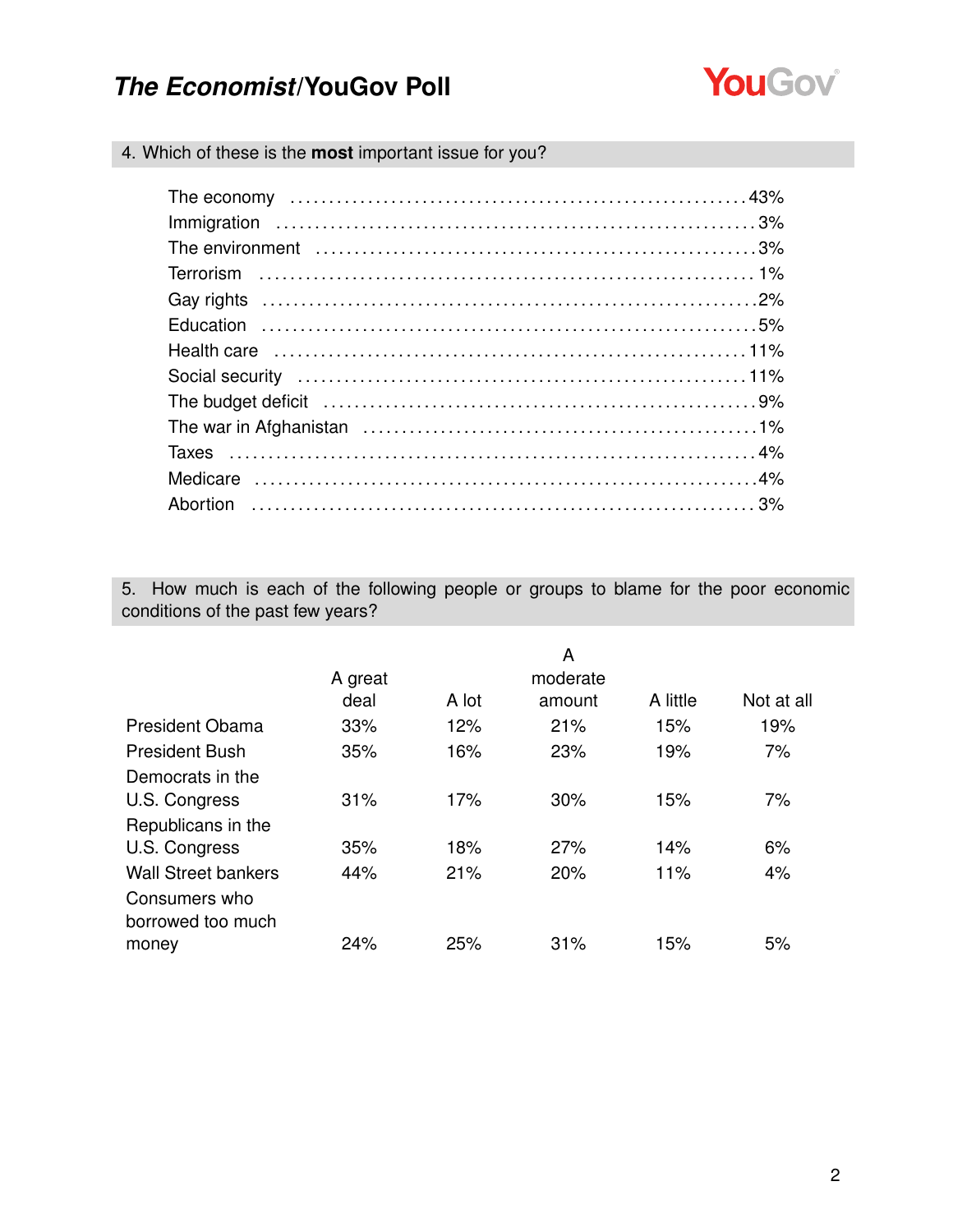

6. Do you think each of the following policies would stimulate the economy, slow the economy, or make no difference?

|                       | Stimulate |            |          |          |
|-----------------------|-----------|------------|----------|----------|
|                       | the       | Make no    | Slow the |          |
|                       | economy   | difference | economy  | Not sure |
| Cutting taxes for the |           |            |          |          |
| wealthy               | 28%       | 29%        | 32%      | 10%      |
| Cutting taxes for the |           |            |          |          |
| middle class          | 65%       | 19%        | 5%       | 10%      |
| Cutting taxes for the |           |            |          |          |
| poor                  | 45%       | 39%        | 5%       | 10%      |
| Increasing            |           |            |          |          |
| government            |           |            |          |          |
| spending on           |           |            |          |          |
| infrastructure        |           |            |          |          |
| projects that employ  |           |            |          |          |
| Americans             | 47%       | 18%        | 21%      | 14%      |
| Reducing the federal  |           |            |          |          |
| deficit               | 51%       | 23%        | 8%       | 17%      |
| Reducing              |           |            |          |          |
| environmental         |           |            |          |          |
| regulations           | 32%       | 39%        | 10%      | 19%      |
| Raising the minimum   |           |            |          |          |
| wage                  | 41%       | 23%        | 23%      | 13%      |

7. If Barack Obama were re-elected president in 2012, would the economy get better, get worse, or stay about the same?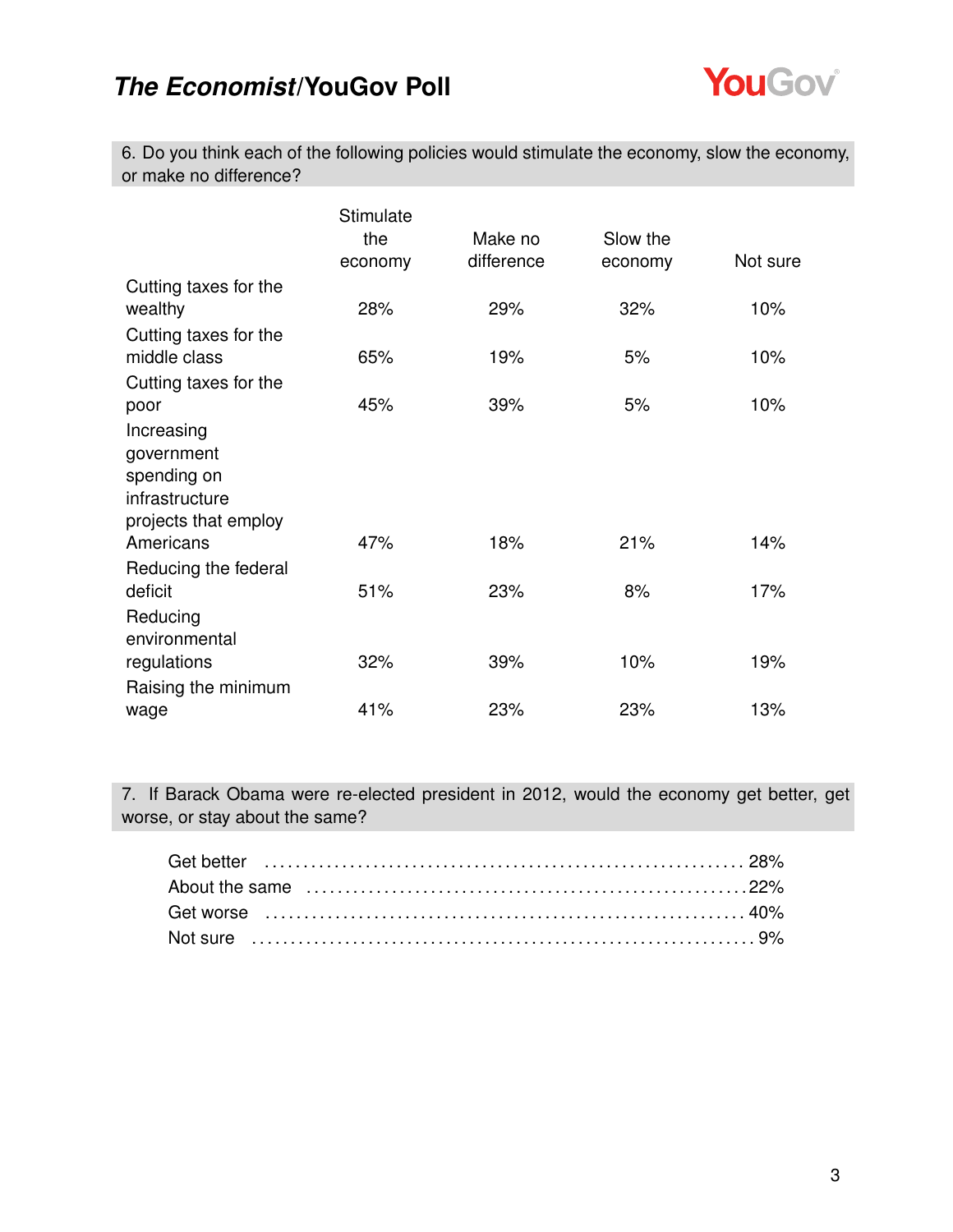

8. If Mitt Romney were elected president in 2012, would the economy get better, get worse, or stay about the same?

9. Do you think the recent heat wave throughout the central and eastern U.S. is the result of climate change or do these kind of events just happen from time to time?

10. Some people say that global temperatures have been going up slowly over the past 100 years - the phenomenon called "global warming." Do you think that global warming is happening?

11. How serious a problem do you think global warming is? *Not asked of respondents who think global warming is definitely not happening*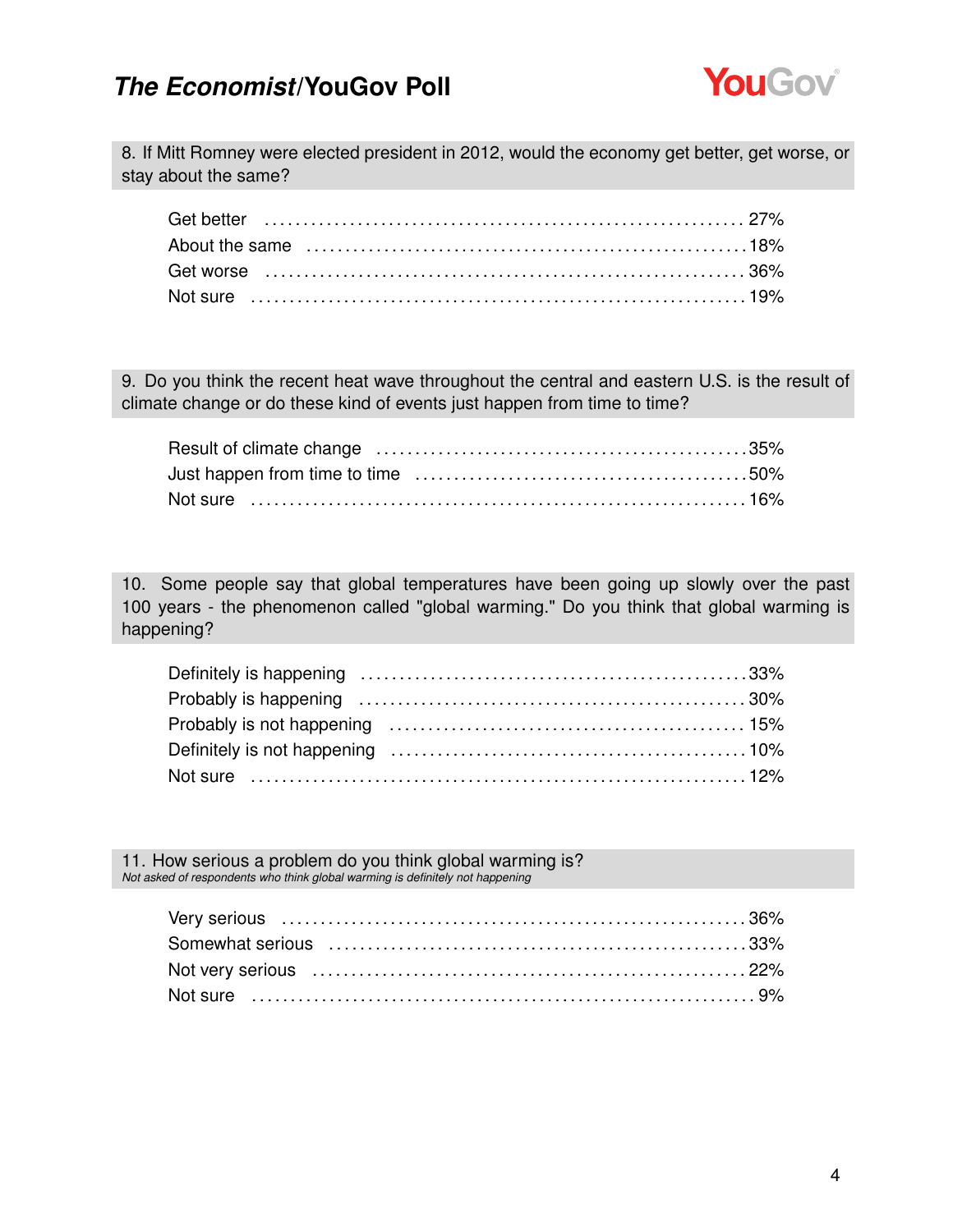

12. Last week, the U.S. Supreme Court issued its ruling on the 2010 health care reform law, finding that most of the law is...

| Did not hear about the Supreme Court's decision in this case  19% |  |
|-------------------------------------------------------------------|--|

13. Under the 2010 health care law, do you think you personally will receive better or worse care than you receive now?

14. The health care law requires everyone to have health insurance or make a payment to the government. This payment has been described both as a penalty and as a tax. Would you call it a penalty or a tax?

15. The health care law gives states money to expand their Medicaid programs to cover more people, but states can choose not to expand them without losing federal funds for their existing programs. The federal government will pay each state that agrees to expand its program 100% of the cost of the expansion until 2017 and around 90% of the cost after that. Do you think your state should agree to expand its Medicaid program, or decline to expand it?

| My state should agree to expand its Medicaid program 46%   |  |
|------------------------------------------------------------|--|
| My state should decline to expand its Medicaid program 29% |  |
|                                                            |  |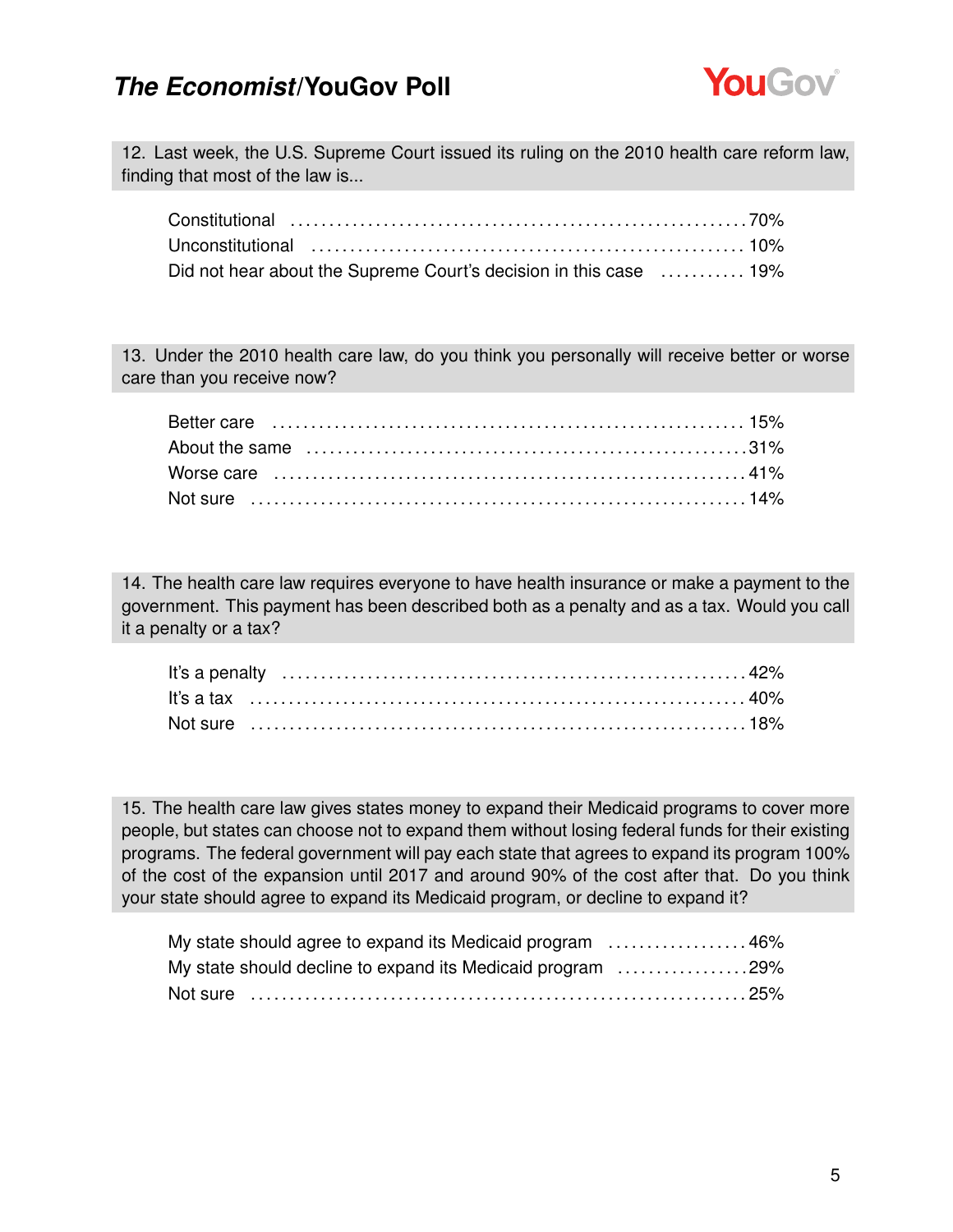

16. Thinking about the current Supreme Court, please indicate if you agree or disagree with the following statements.

|                                                                                                                                                         |          |          | <b>Neither</b> |          |                   |       |
|---------------------------------------------------------------------------------------------------------------------------------------------------------|----------|----------|----------------|----------|-------------------|-------|
|                                                                                                                                                         | Strongly | Somewhat | agree<br>nor   |          | Somewhat Strongly | Don't |
|                                                                                                                                                         | agree    | agree    | disagree       | disagree | disagree          | know  |
| The Supreme Court<br>should be able to<br>throw out any law it<br>considered                                                                            |          |          |                |          |                   |       |
| unconstitutional                                                                                                                                        | 32%      | 25%      | 16%            | 11%      | 9%                | 8%    |
| The Supreme Court<br>gets too mixed up in                                                                                                               |          |          |                |          |                   |       |
| politics                                                                                                                                                | 28%      | 29%      | 21%            | 9%       | 5%                | 8%    |
| The decisions of the<br>Supreme Court favor<br>some groups more                                                                                         |          |          |                |          |                   |       |
| than others                                                                                                                                             | 26%      | 30%      | 26%            | 6%       | 5%                | 8%    |
| If the Supreme Court<br>started making a lot<br>of rulings that most<br>Americans disagreed<br>with, it might be<br>better to do away<br>with the Court |          |          |                |          |                   |       |
| altogether                                                                                                                                              | 12%      | 12%      | 21%            | 14%      | 32%               | 9%    |
| The Supreme Court<br>can usually be<br>trusted to make<br>decisions that are<br>right for the country                                                   |          |          |                |          |                   |       |
| as a whole                                                                                                                                              | 10%      | 29%      | 23%            | 20%      | 12%               | 7%    |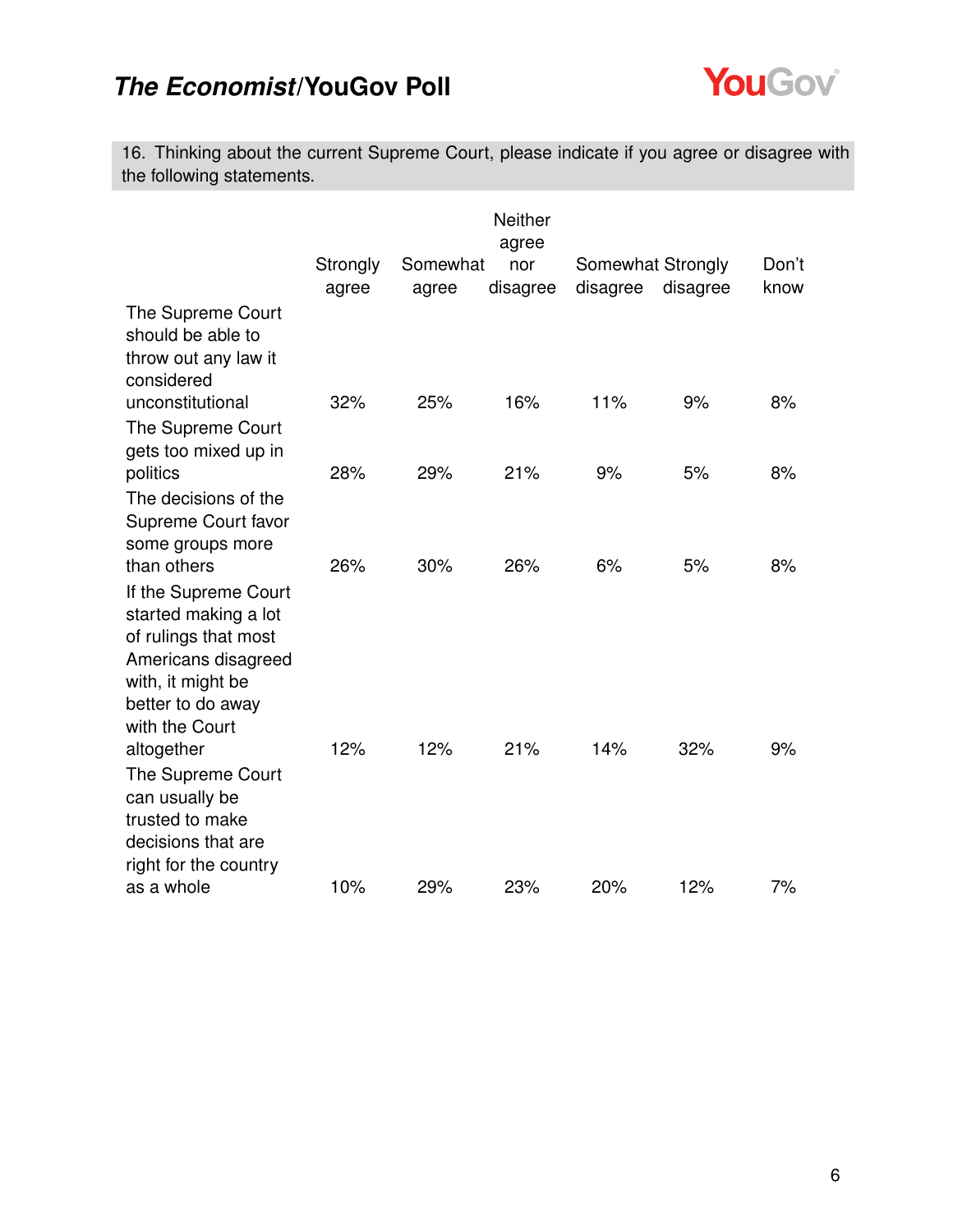

|                     | Very      | Somewhat  | Somewhat    | Very        | Don't |
|---------------------|-----------|-----------|-------------|-------------|-------|
|                     | favorable | favorable | unfavorable | unfavorable | know  |
| <b>Barack Obama</b> | 26%       | 19%       | 10%         | 40%         | 5%    |
| Mitt Romney         | 16%       | 24%       | 15%         | 34%         | 11%   |
| <b>Tim Pawlenty</b> | 6%        | 18%       | 14%         | 16%         | 46%   |
| Rob Portman         | 3%        | 11%       | 9%          | 11%         | 66%   |
| <b>Bobby Jindal</b> | 14%       | 12%       | 13%         | 19%         | 42%   |
| Paul Ryan           | 14%       | 12%       | 9%          | 24%         | 42%   |
| Joe Biden           | 15%       | 23%       | 16%         | 33%         | 14%   |

17. Do you have a favorable or an unfavorable opinion of the following people?

### 18. Do you approve or disapprove of the way Barack Obama is handling his job as President?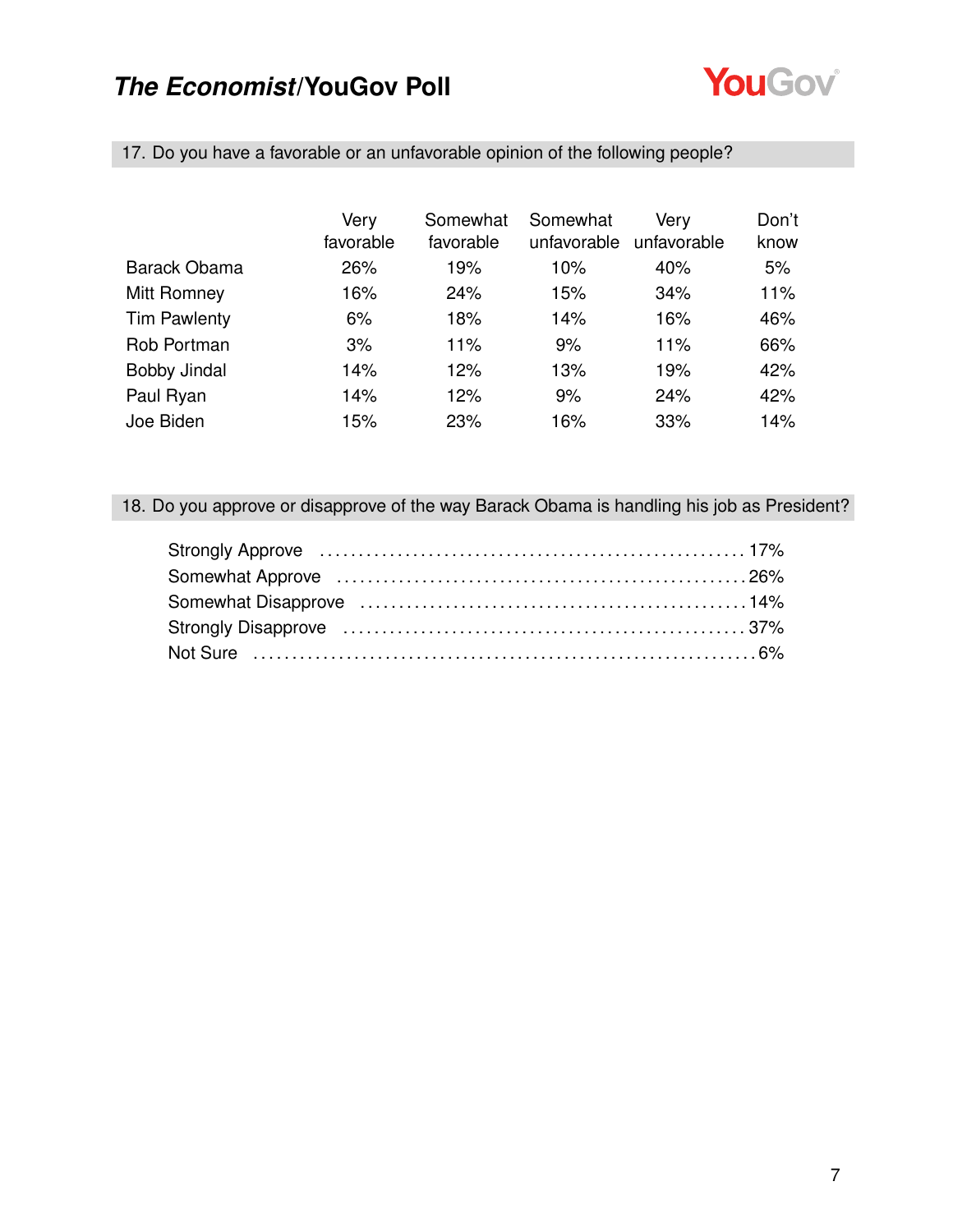

19. Do you approve or disapprove of the way Barack Obama is handling these specific issues?

|                    | Strongly | Somewhat | Somewhat   | Strongly   | No      |
|--------------------|----------|----------|------------|------------|---------|
|                    | approve  | approve  | disapprove | disapprove | opinion |
| The economy        | 14%      | 19%      | 16%        | 41%        | 11%     |
| Immigration        | 13%      | 20%      | 12%        | 40%        | 14%     |
| The environment    | 11%      | 27%      | 13%        | 29%        | 20%     |
| Terrorism          | 21%      | 29%      | 15%        | 24%        | 12%     |
| Gay rights         | 18%      | 17%      | 11%        | 31%        | 23%     |
| Education          | 14%      | 24%      | 17%        | 28%        | 17%     |
| Health care        | 21%      | 18%      | 10%        | 42%        | 8%      |
| Social security    | 15%      | 21%      | 15%        | 34%        | 16%     |
| The budget deficit | 10%      | 20%      | 14%        | 42%        | 14%     |
| The war in         |          |          |            |            |         |
| Afghanistan        | 13%      | 28%      | 21%        | 25%        | 13%     |
| Taxes              | 13%      | 22%      | 14%        | 38%        | 12%     |
| Medicare           | 16%      | 22%      | 14%        | 34%        | 15%     |
| Abortion           | 12%      | 19%      | 11%        | 29%        | 29%     |

20. Overall, do you approve or disapprove of the way that the United States Congress is handling its job?

21. If the 2012 presidential election were being held today, who would you vote for? *Asked of registered voters. Respondents who initially answered 'not sure' but indicated they were leaning toward Obama or Romney in a follow-up question are counted as Obama or Romney supporters*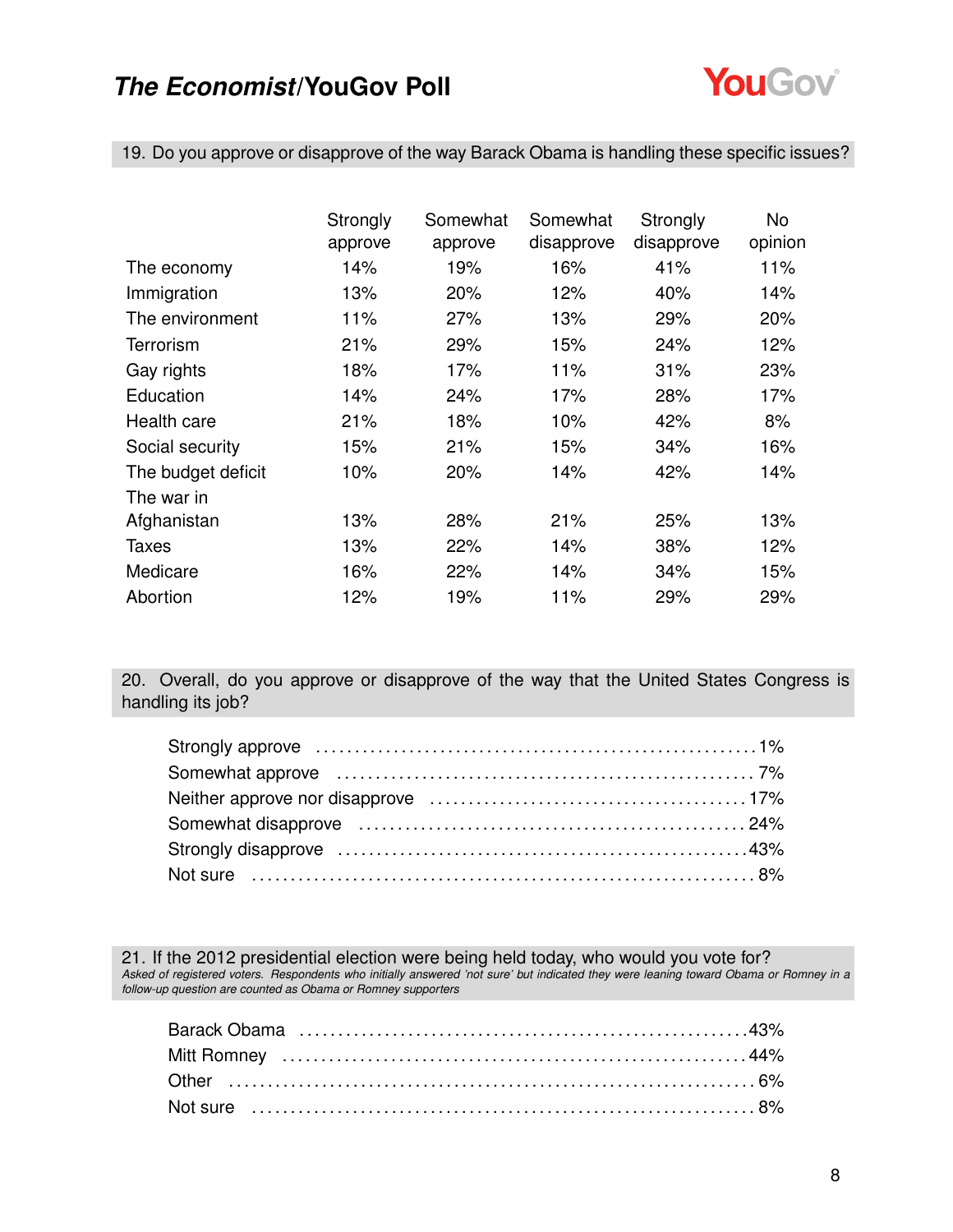

22. If an election for U.S. Congress were being held today, who would you vote for in the district where you live?

23. Thinking about politics these days, how would you describe your own political viewpoint?

#### 24. Would you say Barack Obama is...

#### 25. Would you say Mitt Romney is...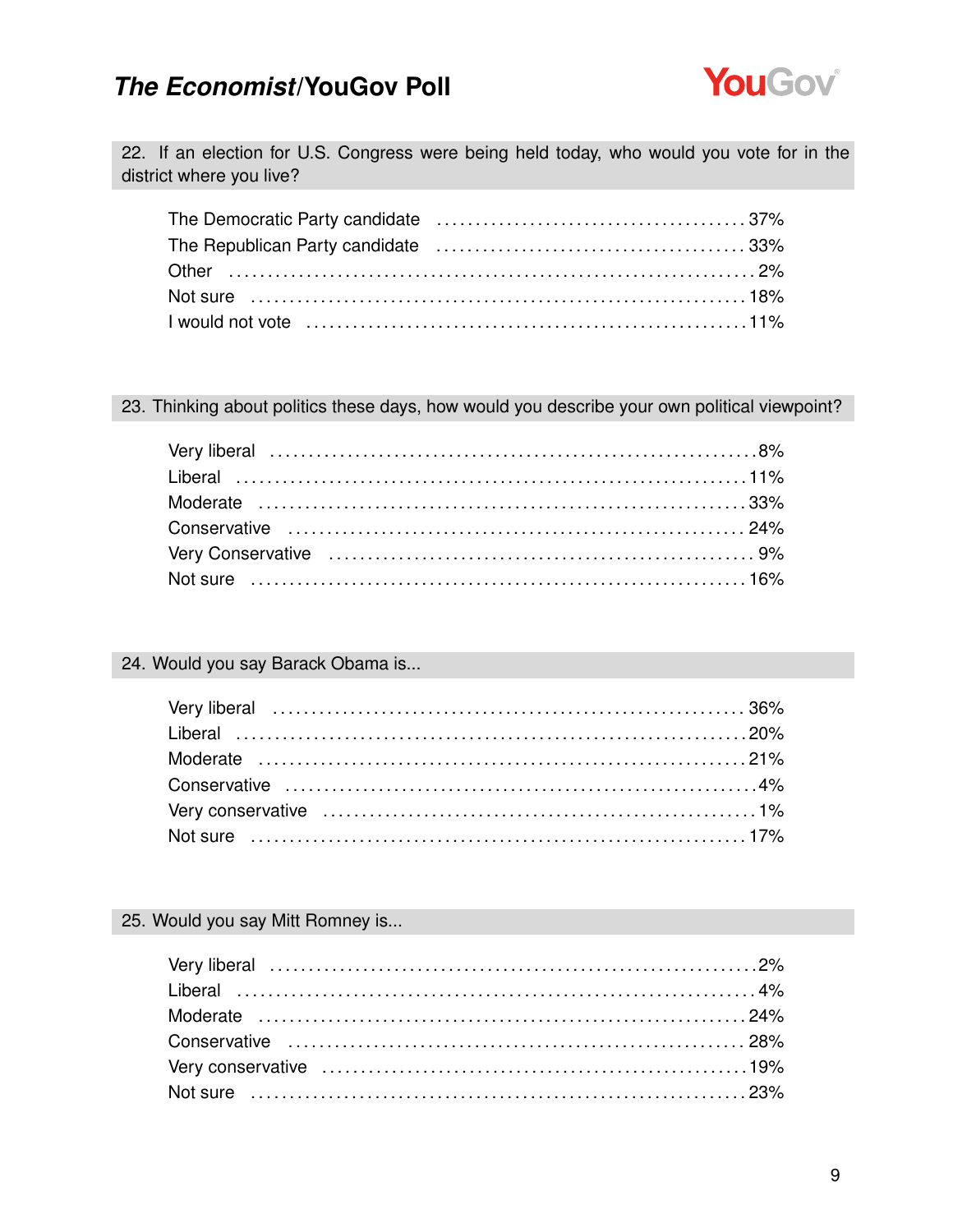

#### 26. Do you think Barack Obama...

#### 27. Regardless of whether you agree with him, do you like Barack Obama as a person?

#### 28. Do you think Mitt Romney...

#### 29. Regardless of whether you agree with him, do you like Mitt Romney as a person?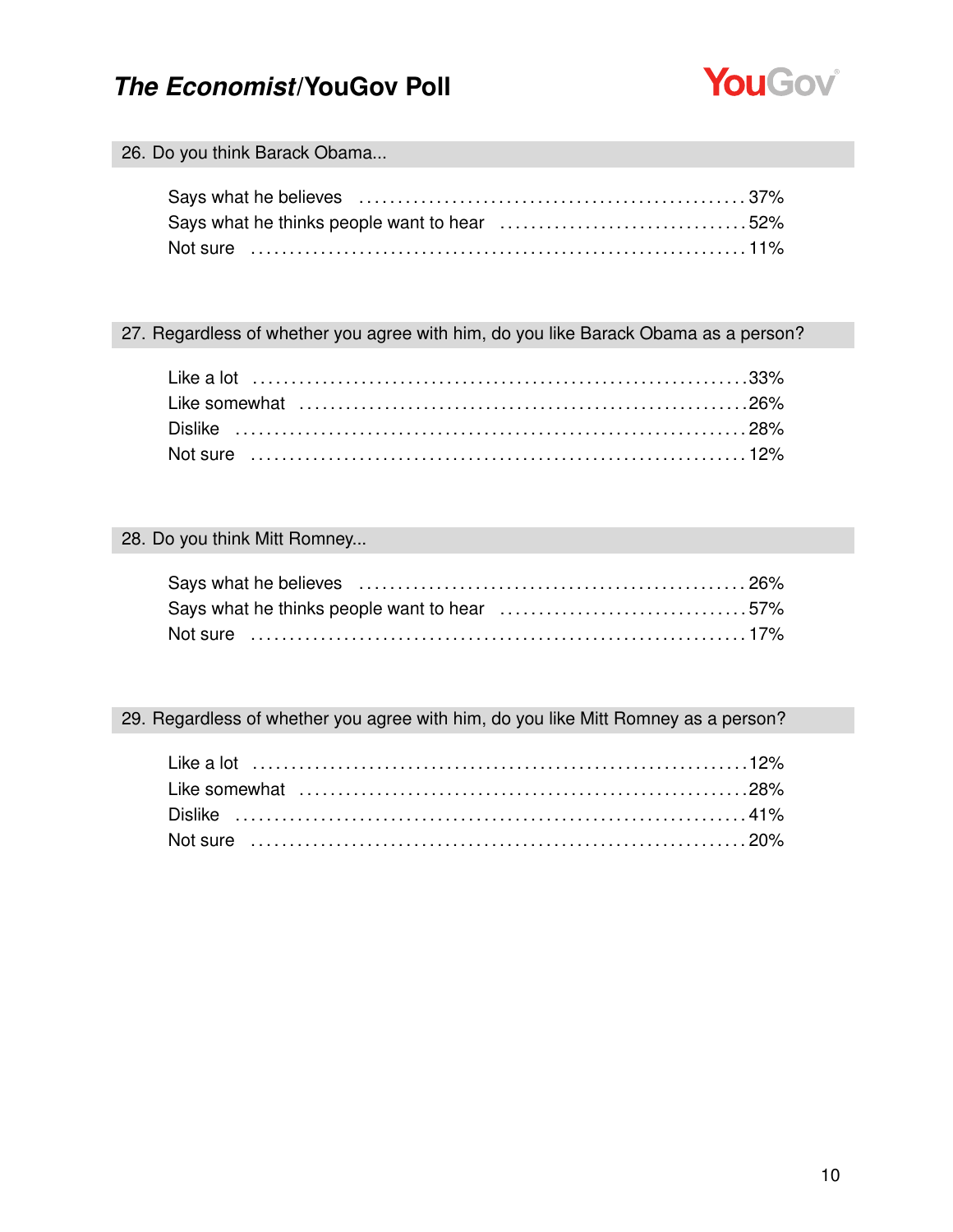

|                  | Yes | No Opinion | No. |
|------------------|-----|------------|-----|
| Arrogant         | 41% | 33%        | 27% |
| <b>Bold</b>      | 28% | 57%        | 15% |
| <b>Effective</b> | 22% | 44%        | 34% |
| Exciting         | 17% | 61%        | 22% |
| Experienced      | 18% | 46%        | 36% |
| Honest           | 28% | 36%        | 35% |
| Hypocritical     | 33% | 42%        | 25% |
| Inspiring        | 30% | 47%        | 23% |
| Intelligent      | 57% | 32%        | 11% |
| Partisan         | 25% | 58%        | 17% |
| Patriotic        | 28% | 44%        | 29% |
| Religious        | 15% | 57%        | 29% |
| Sincere          | 30% | 38%        | 32% |
| Steady           | 27% | 57%        | 16% |
| Strong           | 27% | 51%        | 22% |

30. Which of these words would you use to describe Barack Obama?

### 31. Which of these words would you use to describe Mitt Romney?

|                  | Yes | No Opinion | No  |
|------------------|-----|------------|-----|
| Arrogant         | 37% | 43%        | 20% |
| <b>Bold</b>      | 15% | 68%        | 17% |
| <b>Effective</b> | 20% | 58%        | 22% |
| Exciting         | 6%  | 57%        | 37% |
| Experienced      | 35% | 54%        | 11% |
| Honest           | 19% | 48%        | 33% |
| Hypocritical     | 36% | 46%        | 18% |
| Inspiring        | 10% | 58%        | 31% |
| Intelligent      | 44% | 45%        | 11% |
| Partisan         | 24% | 65%        | 11% |
| Patriotic        | 33% | 58%        | 9%  |
| Religious        | 42% | 51%        | 7%  |
| Sincere          | 19% | 49%        | 31% |
| Steady           | 22% | 63%        | 15% |
| Strong           | 23% | 63%        | 14% |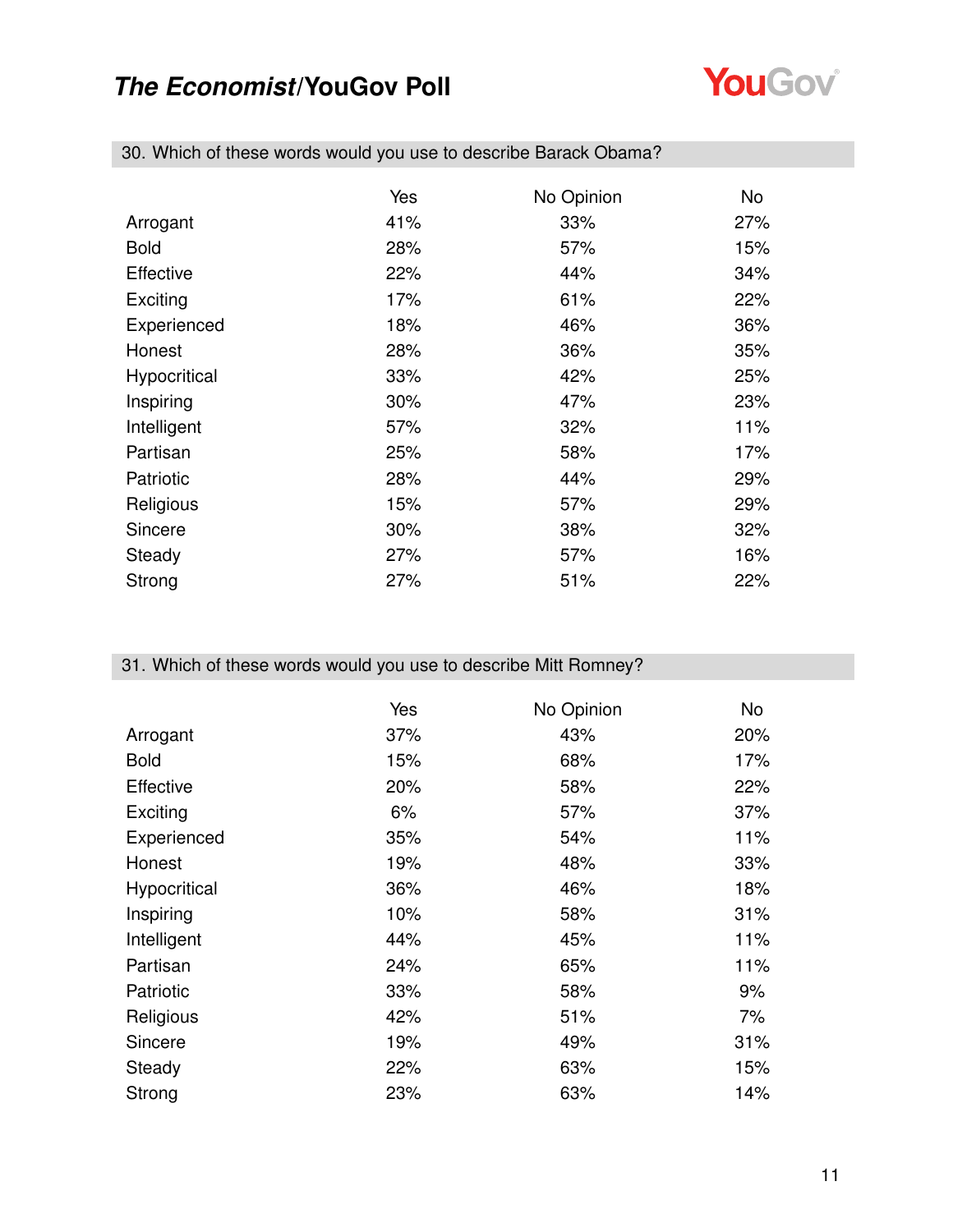

### 32. Overall, do you think the economy is getting better or worse?

#### 33. Do you think the stock market will be higher or lower 12 months from now?

### 34. Would you say that you and your family are...

| Better off financially than you were a year ago 12%   |  |
|-------------------------------------------------------|--|
| About the same financially as you were a year ago 47% |  |
| Worse off financially than you were a year ago 35%    |  |
|                                                       |  |

#### 35. Gender

| Male   |  |  |  |  |  |  |  |  |  |  |  |  |  |  |  |  |  |
|--------|--|--|--|--|--|--|--|--|--|--|--|--|--|--|--|--|--|
| Female |  |  |  |  |  |  |  |  |  |  |  |  |  |  |  |  |  |

### 36. Education

| 4-year college (and all and all and all and all and all and all and all and all and all and all and all and all and all and all and all and all and all and all and all and all and all and all and all and all and all and al |  |
|--------------------------------------------------------------------------------------------------------------------------------------------------------------------------------------------------------------------------------|--|
|                                                                                                                                                                                                                                |  |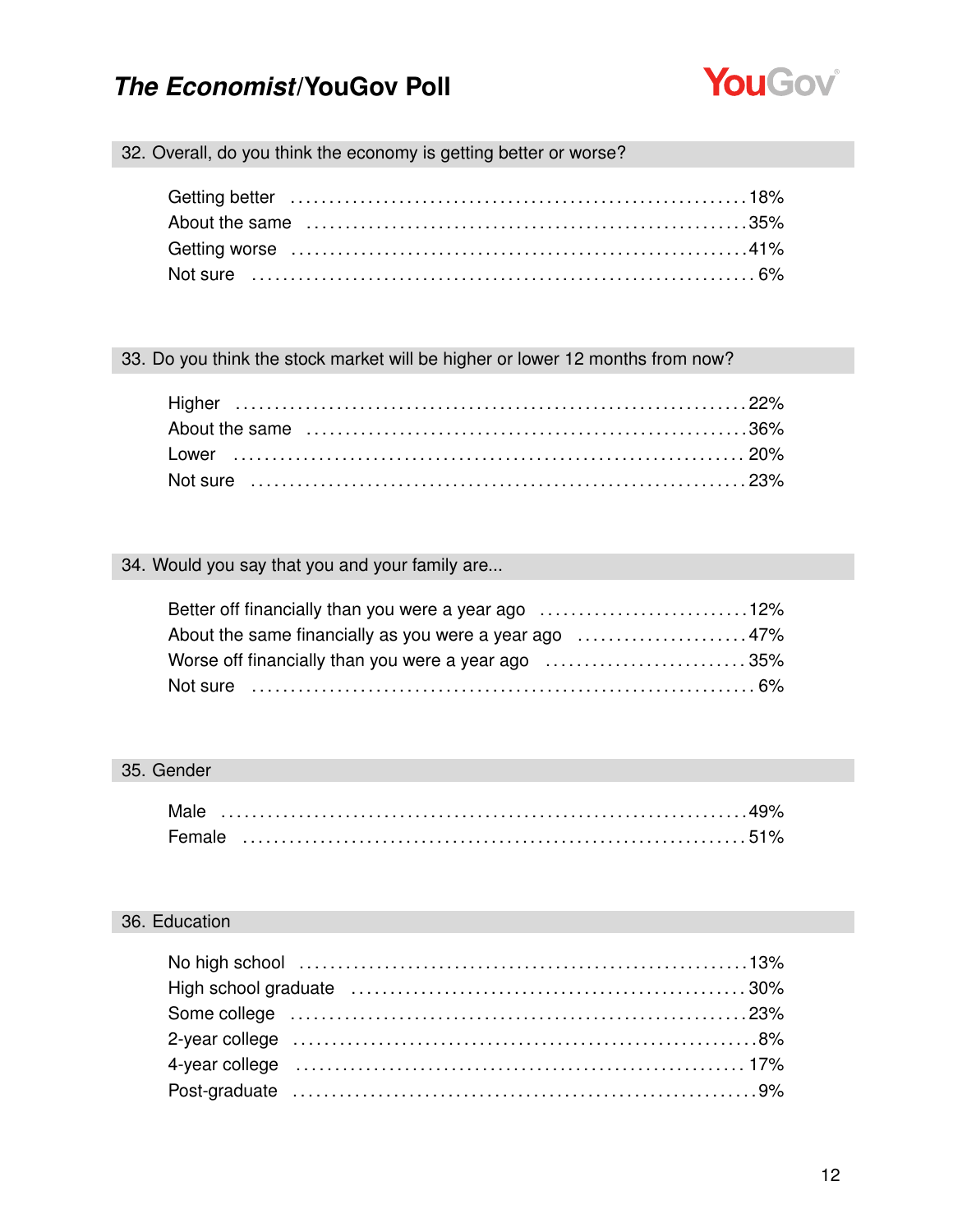

### 37. Age

### 38. Race

### 39. Region

### 40. Party Identification

| Lean Democrat (and the continuum of the canonical continuum of the canonical continuum of the canonical continu |  |
|-----------------------------------------------------------------------------------------------------------------|--|
|                                                                                                                 |  |
|                                                                                                                 |  |
|                                                                                                                 |  |